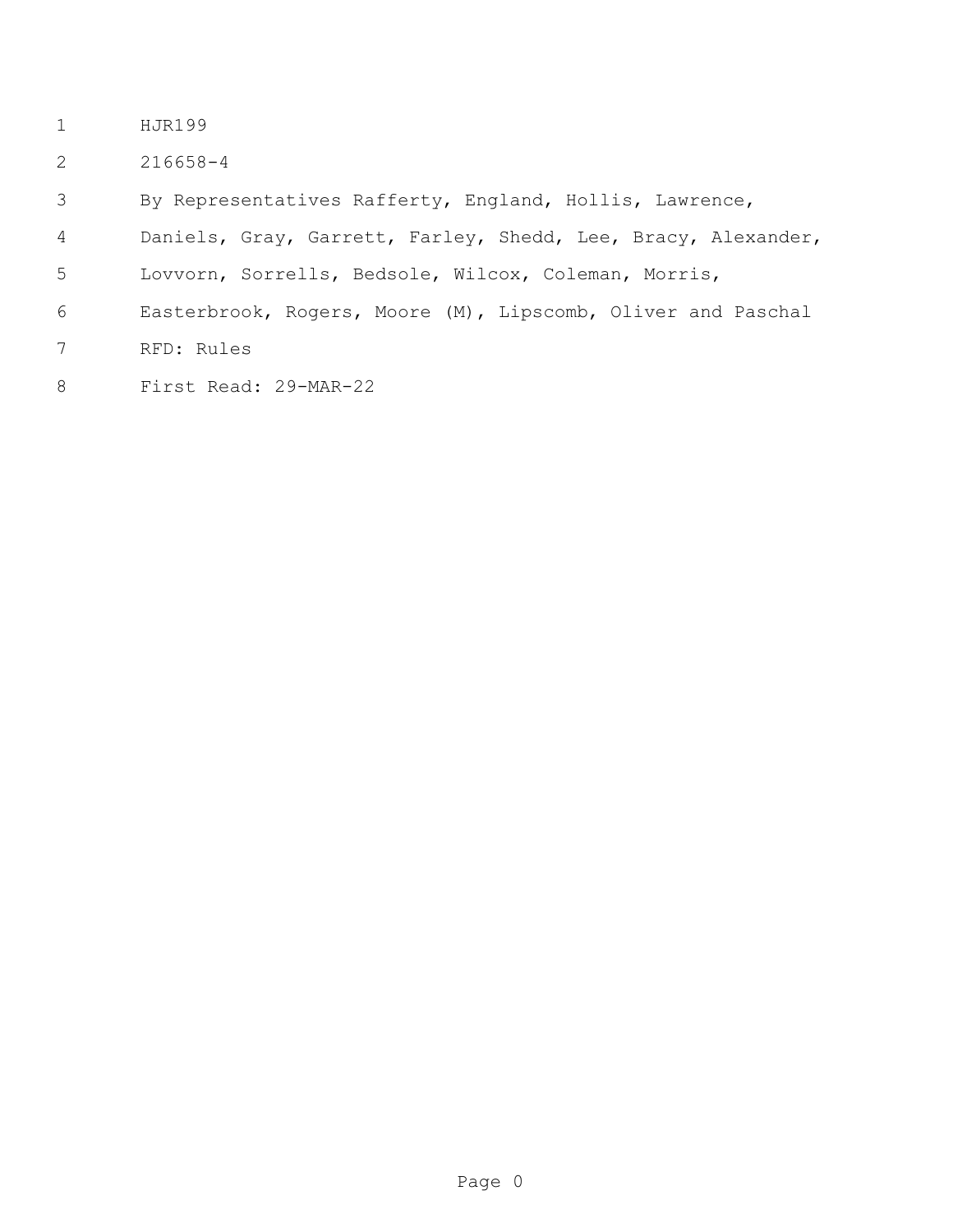216658-4:n:03/17/2022:SLU/cr LSA2022-130R2 CREATING THE INFRASTRUCTURE INVESTMENT STUDY COMMISSION. WHEREAS, the federal Infrastructure Investment and Jobs Act (Public Law No. 117-58) was signed into law on November 15, 2021, providing significant federal investment in 14 the nation's infrastructure; and WHEREAS, on January 27, 2021, the President of the United States signed Executive Order 14008 creating the Justice40 Initiative, which aims to deliver 40 percent of the overall benefits of relevant federal investments to disadvantaged communities; and WHEREAS, many disadvantaged communities across Alabama need significant improvements in the areas of public transit, broadband access, water systems, and climate resilience; this commission would help ensure that federal investments are equitably distributed; and WHEREAS, the aforementioned federal investments could help provide, among other things, improved sanitation systems and drinking water, more reliable and affordable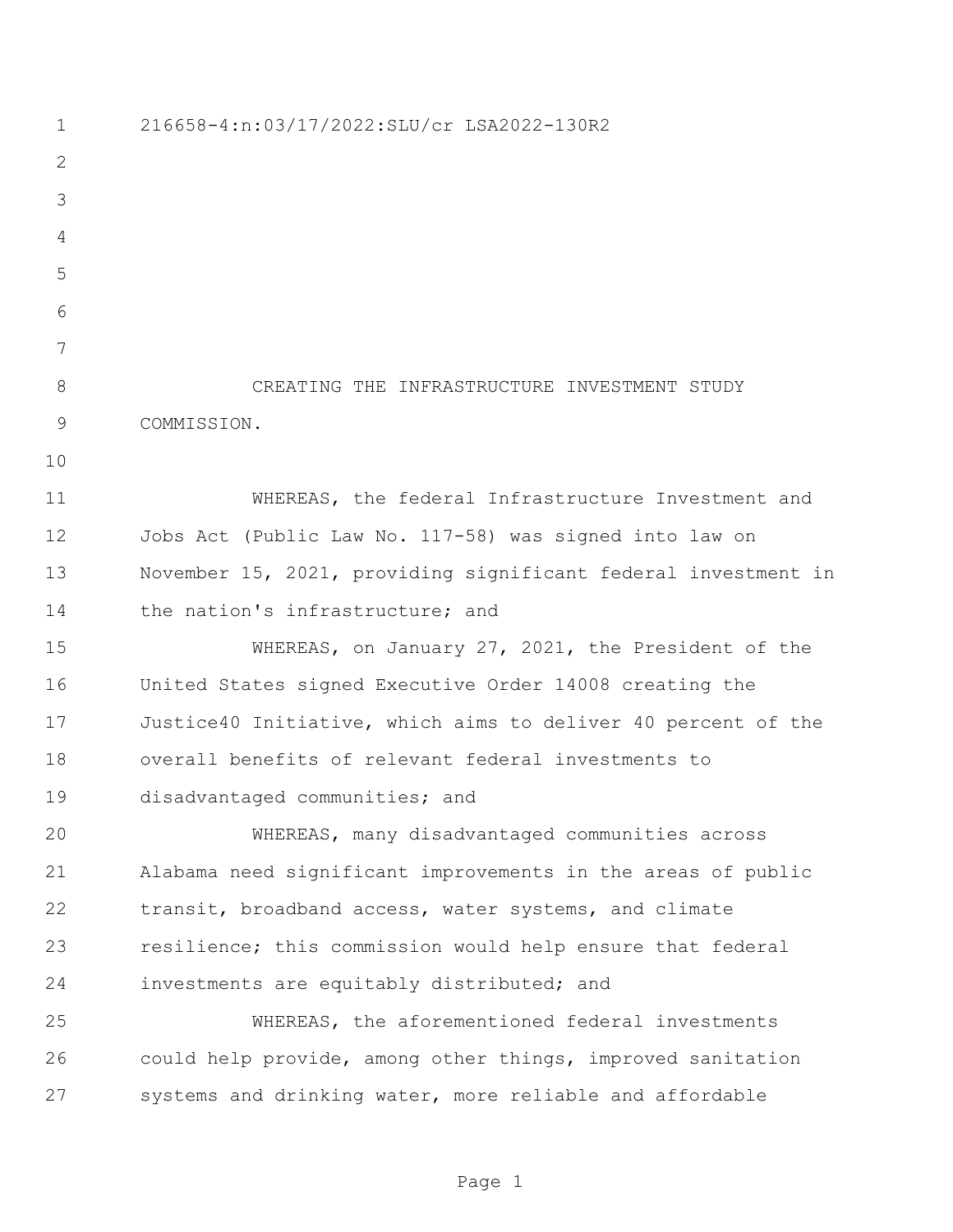high-speed Internet access, and cleaner and safer transportation systems to these disadvantaged communities; and

 WHEREAS, the formation of a commission tasked with identifying and communicating with disadvantaged and under resourced communities would help ensure that these communities derive benefit from the federal investments; now therefore,

 BE IT RESOLVED BY THE LEGISLATURE OF ALABAMA, BOTH HOUSES THEREOF CONCURRING, That there is created the Infrastructure Investment Study Commission.

 (a) The commission shall study and shall make recommendations for infrastructure projects in disadvantaged and under resourced communities in the state. For the purposes of this resolution, "infrastructure" means all of the sectors included in the Infrastructure Investment and Jobs Act, including transportation, water, energy, broadband, and the resilience and rehabilitation of the nation's natural resources. For the purposes of this resolution, "disadvantaged communities" means either a group of individuals living in geographic proximity to one another, or a geographically dispersed set of individuals, such as migrant workers or Native Americans, where either type of group experiences common conditions, and where such a group experiences, or is characterized by, one or more of the conditions set out under the "disadvantaged" description on pages 2 and 3 of the July 20, 2021, Interim Implementation Guidance for the Justice40 Initiative Memorandum (M-21-28) issued by the Executive Office of the President, Office of Management and Budget. For

Page 2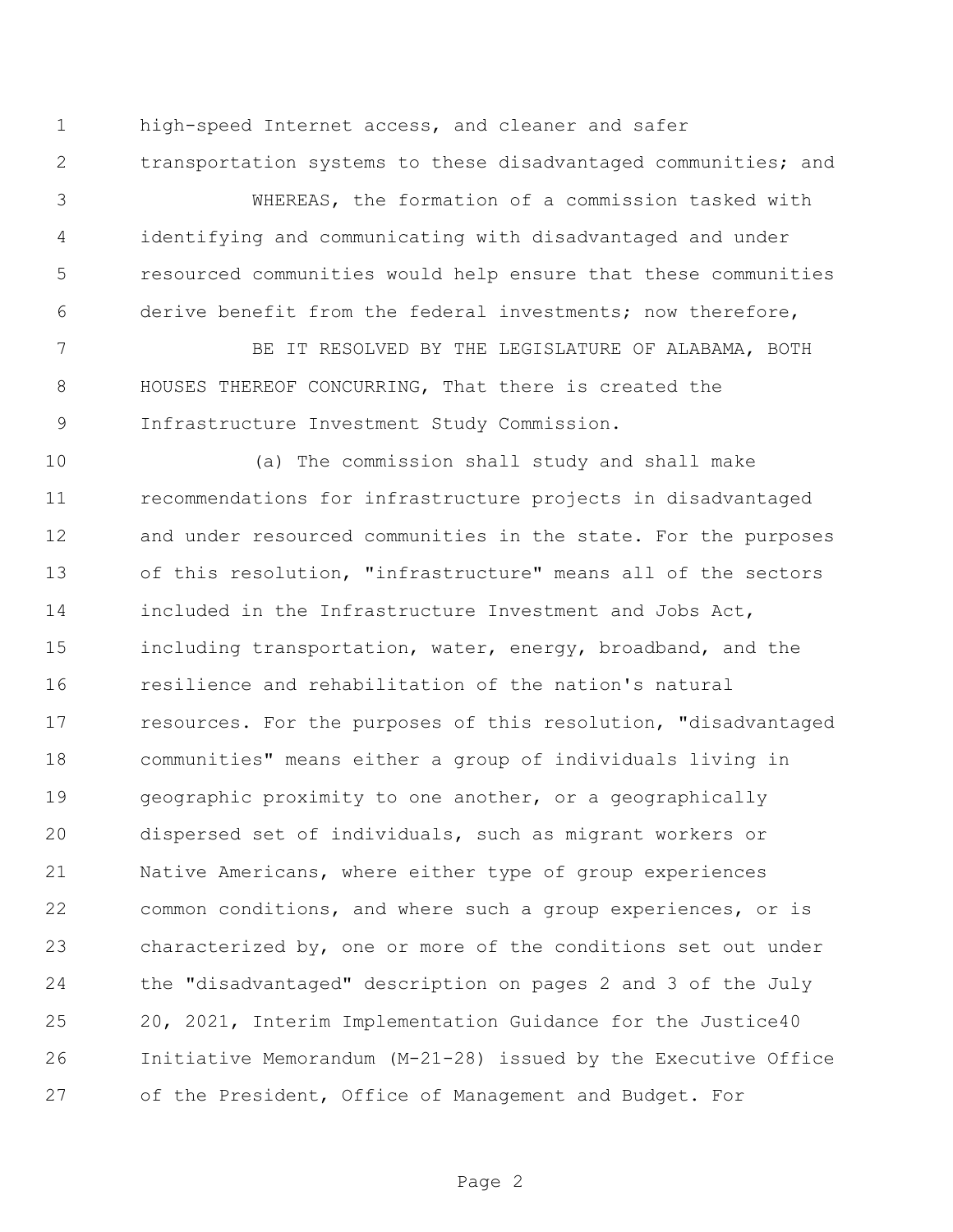purposes of this resolution, "infrastructure projects" means infrastructure improvements funded by monies available due to the Infrastructure Investment and Jobs Act. The study commission shall do all of the following:

 (1) Identify disadvantaged and under resourced communities throughout the state that could benefit from infrastructure projects.

 (2) Identify specific infrastructure deficiencies in these disadvantaged and under resourced communities.

 (3) Identify areas of assistance, as well as agencies, community partners, and academic institutions that will be able to provide assistance that disadvantaged and under resourced communities may need to:

14 a. Apply for and secure funding for infrastructure projects.

16 b. Manage and satisfy reporting obligations associated with any infrastructure projects.

 (4) Recommend infrastructure projects in its report based upon its study that reflects input from disadvantaged and under resourced communities and includes any recommendations for eliminating procedural hurdles that prevent the communities from applying for and securing the associated funding.

 (5) Identify current programs and agencies through which infrastructure dollars could be administered and distributed for and to the identified disadvantaged and under resourced communities.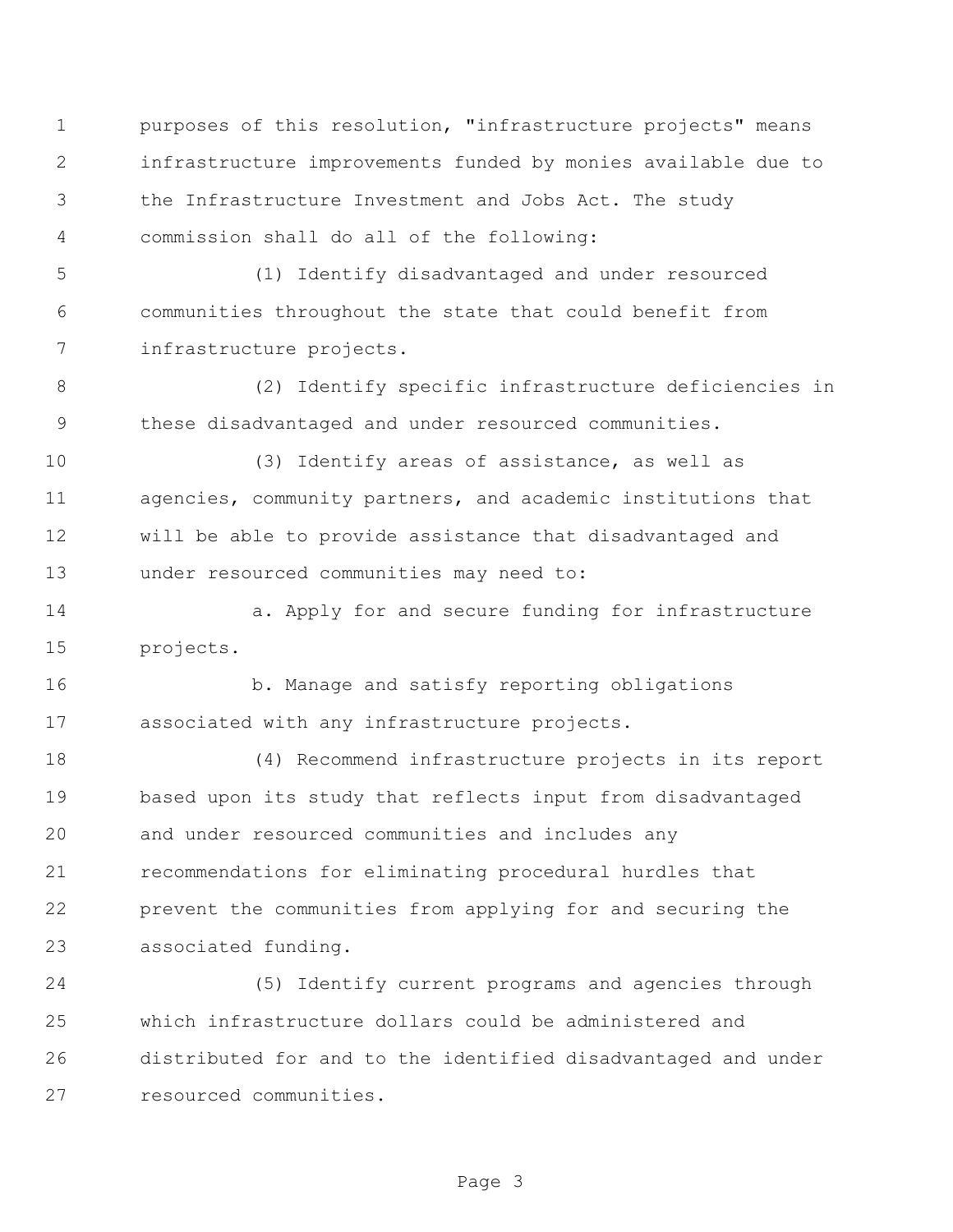(b) The commission shall be comprised of the following members:

 (1) One member of the House of Representatives appointed by the Speaker of the House of Representatives.

 (2) One member of the House of Representatives appointed by the Minority Leader of the House of Representatives.

 (3) One member of the Senate appointed by the President Pro Tempore of the Senate.

 (4) One member of the Senate appointed by the Minority Leader of the Senate.

 (5) The Director of the Alabama Department of Environmental Management, or his or her designee.

 (6) The Director of the Alabama Department of Transportation, or his or her designee.

 (7) The State Health Officer of the Alabama Department of Public Health, or his or her designee.

 (8) The Director of the Alabama Department of Economic and Community Affairs, or his or her designee.

 (9) The Director of the Alabama Department of Finance, or his or her designee.

 (10) One member of the Alabama Onsite Wastewater Board.

 (11) Two civic leaders from disadvantaged and under resourced communities appointed by the Governor.

 (12) The Director of the Alabama Department of Conservation and Natural Resources, or his or her designee.